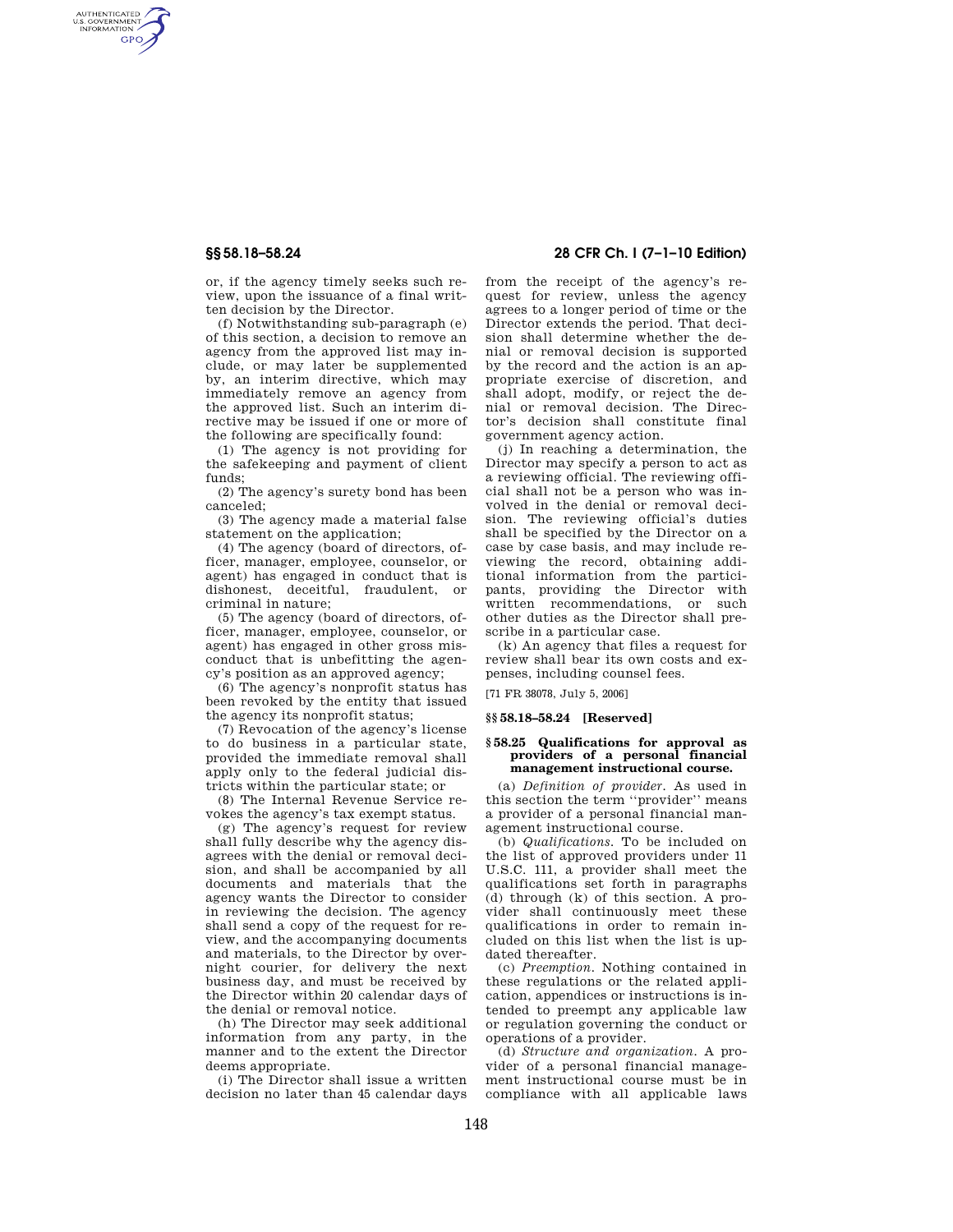### **Department of Justice § 58.25**

and regulations of the United States and each state, commonwealth, district, or territory of the United States in which the provider conducts courses. Nothing contained in these instructions, the application, or the appendices thereto, is intended to preempt any applicable law or regulation governing the conduct or operations of the provider.

(e) *Standards for teachers.* A provider shall employ trained personnel with adequate experience and training in providing effective instruction and services, which means the provider shall employ, at a minimum, an individual who holds at least one of the following current certifications and/or accreditations, or who has equivalent training or experience, to supervise instructors:

(1) A state teacher's certificate in any subject;

(2) Certification as a Certified Financial Planner (CFP);

(3) Certification or accreditation as a credit counselor or a financial counselor by a recognized independent organization;

(4) Certification by the American Association of Family and Consumer Sciences;

(5) Registered as a Registered Financial Consultant (RFC); or

(6) Certified as a Certified Public Accountant (CPA).

(f) *Learning materials and methodologies.* A provider shall provide learning materials and teaching methodologies designed to assist debtors in understanding personal financial management and that are consistent with stated objectives directly related to the goals of such instructional course, which include written information and instruction on all of the following topics:

(1) Budget development, which consists of the following:

(i) Setting short-term and long-term financial goals, as well as developing skills to assist in achieving these goals;

(ii) Calculating gross monthly income and net monthly income;

(iii) Identifying and classifying monthly expenses as fixed, variable, or periodic;

(2) Money management, which consists of the following:

(i) Keeping adequate financial

records;<br>(ii) Developing decision-making skills required to distinguish between wants and needs, and to comparison shop for goods and services;

(iii) Maintaining appropriate levels of insurance coverage, taking into account the types and costs of insurance;

(iv) Saving for emergencies, for periodic payments, and for financial goals;

(3) Wise use of credit, which consists of the following:

(i) The types, sources, and costs of credit and loans;

(ii) Identifying debt warning signs;

(iii) Appropriate use of credit and alternatives to credit use;

(iv) Checking a credit rating;

(4) Consumer information, which consists of the following:

(i) Public and non-profit resources for consumer assistance;

(ii) Applicable consumer protection laws and regulations, such as those governing correction of a credit record and protection against consumer fraud.

(g) *Course procedures.* A provider shall ensure the following procedures are followed:

(1) Generally, the provider shall:

(i) Require each debtor student to provide proof of identification, to provide his/her bankruptcy case number, and to sign in and sign out of the course;

(ii) Conduct the course for a minimum of two hours in length. Courses offered via the Internet or telephone should be designed for completion with a minimum of two hours;

(iii) At the end of the course, collect from each debtor student a completed course evaluation. The evaluation shall be in a form acceptable to the EOUST;

(2) For classroom instruction, the provider shall ensure:

(i) A teacher is present for purposes of instruction and interaction with debtor students;

(ii) Class size is reasonably limited to ensure an effective presentation of the course materials;

(3) For telephone instruction, the provider shall:

(i) Provide a toll-free telephone number;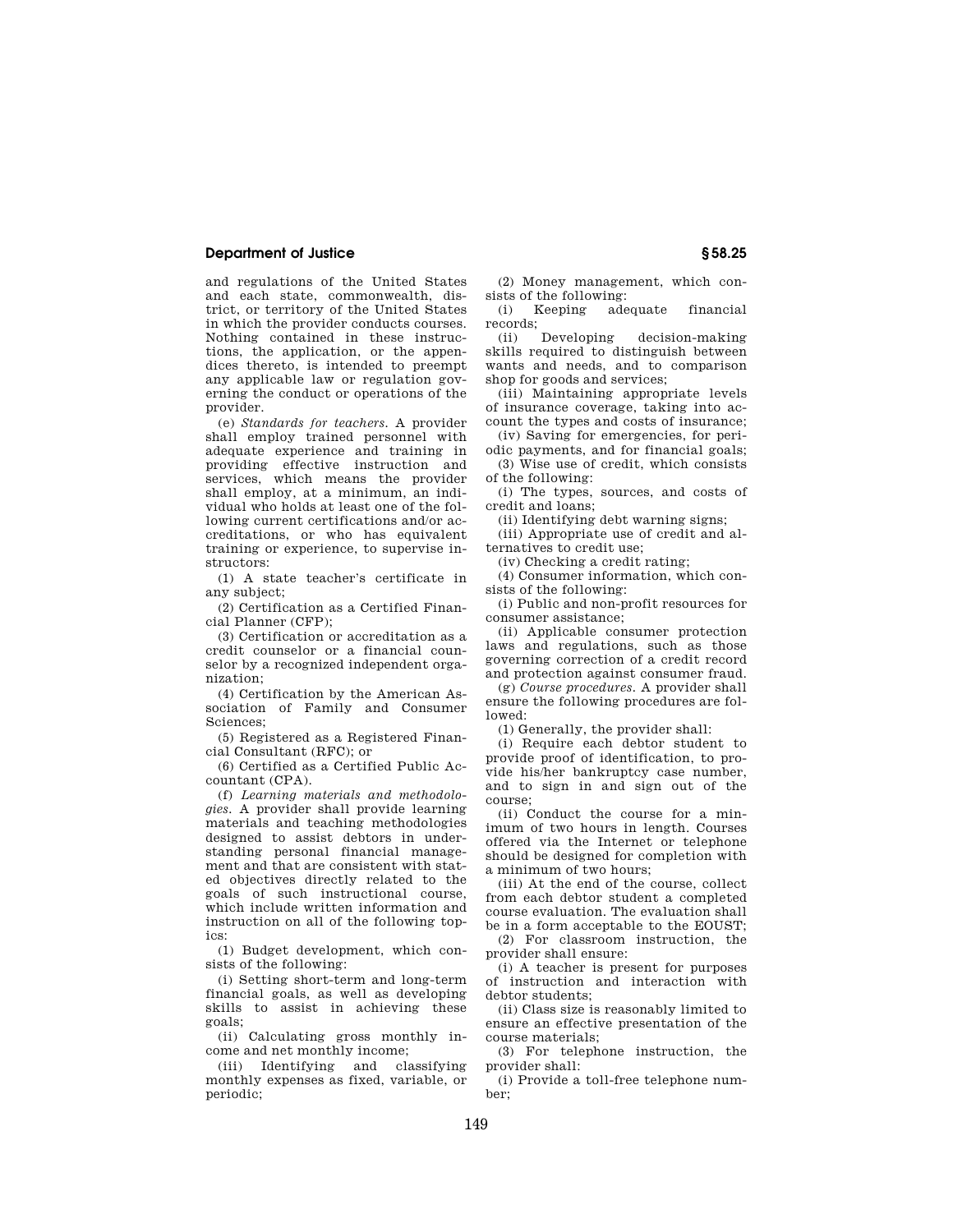(ii) Comply with the Americans with Disabilities Act and also include a tollfree number for deaf or hearing-impaired debtor students, e.g. TTY, TDD, or Text Telephone;

(iii) Employ adequate procedures to ensure that the debtor student is the individual who completed the course;

(iv) Ensure that a teacher is present telephonically for purposes of instruction and interaction with debtor students;

(v) Provide copies of the learning materials to debtor students before the telephone instruction session;

(4) For Internet instruction, the provider shall:

(i) Comply with the Americans with Disabilities Act and its application to the Internet;

(ii) Employ adequate procedures to ensure that the debtor student is the individual who completed the course and that the individual received two hours of instruction;

(iii) Ensure that a teacher will respond within one business day to a debtor student's questions or comments;

(5) In addition to meeting all other requirements, the provider who conducts telephone or Internet courses must demonstrate sufficient experience and proficiency in designing and providing services over the telephone or Internet.

(h) *Facilities.* A provider shall provide adequate facilities situated in a reasonably convenient location at which such instructional course is offered, except that such facilities may include the provisions of such instructional course by telephone or through the Internet, if such instructional course is effective;

(1) The provider shall ensure that any facility used by debtor students complies with all applicable laws and regulations including, but not limited to, the Americans with Disabilities Act Accessibility Guidelines, and all federal, state, and local fire, health, safety, and occupancy laws, codes, rules, or regulations.

(i) *Activity report and records.* A provider shall prepare and retain reasonable records (which shall include the debtor's bankruptcy case number) to permit evaluation of the effectiveness

# **§ 58.25 28 CFR Ch. I (7–1–10 Edition)**

of such instructional course, including any evaluation of satisfaction of instructional course requirements for each debtor attending such instructional course, which shall be available for inspection and evaluation by the EOUST or the United States Trustee for the district in which such instructional course is offered;

(1) Upon application for annual approval, the provider must furnish an estimate of the information requested in Appendix F to the application, projected to the end of either the probationary period or annual period. Within 30 days after the completion of either the probationary period or annual period, the provider must furnish an amended Appendix F which includes the actual information;

(2) Make all records related to the provider's compliance with 11 U.S.C. 111 available to the United States Trustee or EOUST upon request and cooperate with the United States Trustee or EOUST for any scheduled or unscheduled on-site visit or customer service audit.

(j) *Fees and certificates.* If a fee is charged for counseling services, a provider shall charge a reasonable fee, and provide services without regard to ability to pay the fee; the provider's criteria for providing services without a fee or at a reduced rate must be provided to the United States Trustee. In addition, a provider shall:

(1) Have sufficient computer capabilities to issue certificates of completion of an instructional course in conformance with the directives established by  $the$  EOUST $\cdot$ 

(2) Advise the debtor student of the fee schedule before the instructional course is provided and inform the debtor student that services are available for free or at a reduced rate based on the debtor student's ability to pay;

(3) Issue certificates to any debtor student who completes an instructional course without regard to the debtor student's ability to pay;

(4) Issue the certificate within three business days to a debtor student after completion of the required instructional course;

(5) Not withhold the issuance of a certificate because of a debtor student's failure to obtain a passing grade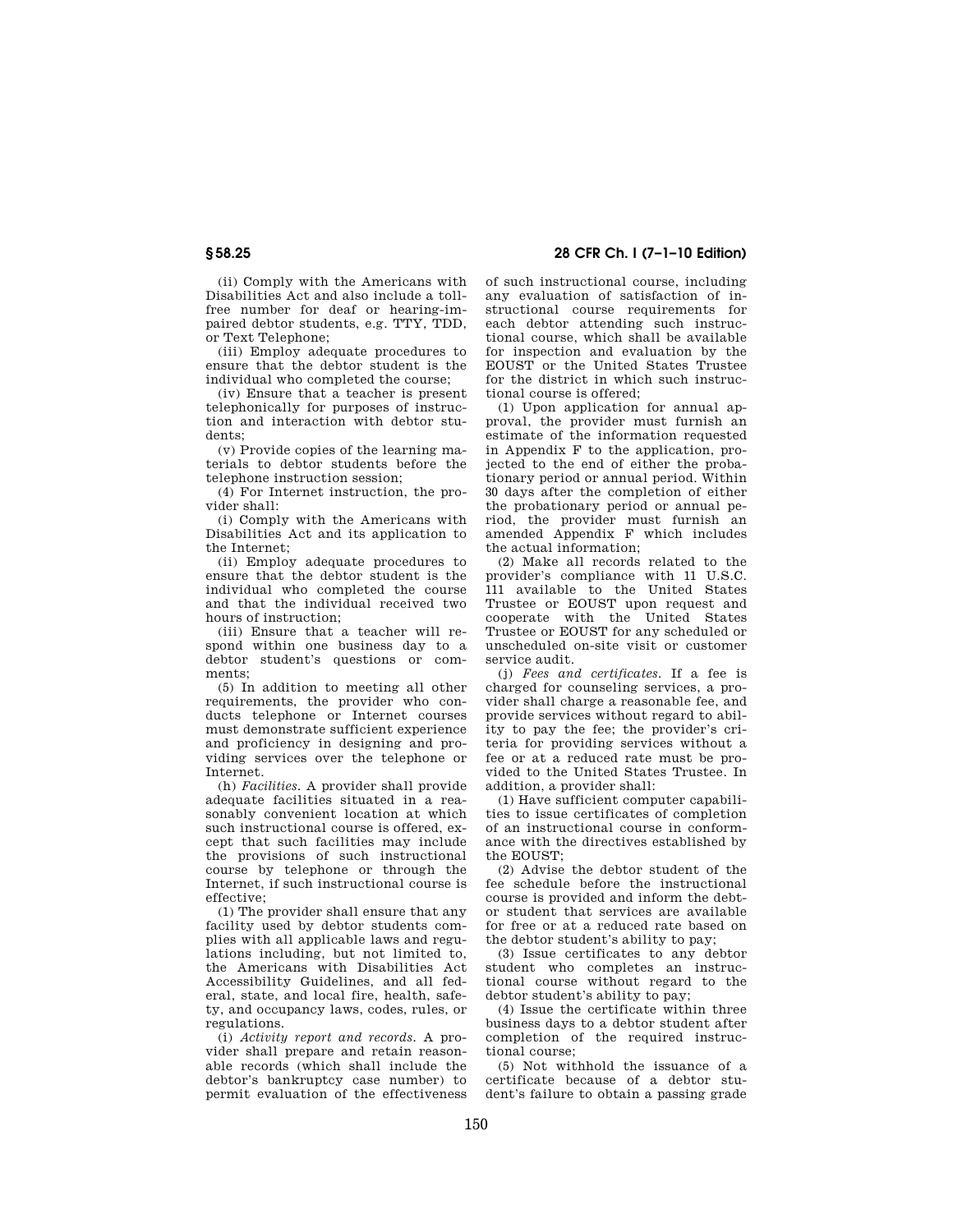## **Department of Justice § 58.25**

on a quiz, examination, or test. Although a test may be incorporated into the curriculum to evaluate the effectiveness of the course and to ensure that the course has been completed, the provider cannot deny a certificate to a debtor student if the debtor student has completed the course as designed;

(6) Not charge a separate fee for the issuance of a certificate unless the provider has clearly disclosed such fee before the beginning of the instructional course;

(7) Issue a certificate to each spouse in a joint case whether the course is completed independently or jointly;

(8) Maintain adequate records to issue replacement certificates and to verify the authenticity of certificates filed by bankruptcy debtors.

(k) *Provider declarations and acknowledgments.* (1) The provider's owner, president, chairman, trustee, or other authorized official is required to declare, by signing the application, that such individual is authorized to complete the application on behalf of the provider; that such individual has read and knows the contents of the application and all enclosures and attachments submitted; and to affirm under penalty of perjury that all of the representations and statements contained therein are true and correct to the best of such individual's knowledge, information, and belief;

(2) The provider shall disclose the following information to each debtor student before the commencement of the instructional course:

(i) The provider's fee schedule, including any cost to the debtor student in addition to the course fee;

(ii) A statement that the course is offered to debtor students without regard to a debtor student's ability to pay;

(iii) The qualifications, including educational and training background, of the provider's teachers;

(iv) A schedule of course dates, times, and locations;

(v) A statement that the provider does not pay or receive fees or other consideration for the referral of debtor students to or by the provider;

(vi) A statement that, upon completion of the course, the provider will provide a certificate of course completion to the debtor student;

(3) By executing and submitting the ''*Application for Approval as a Provider of a Personal Financial Management Instructional Course*,'' the provider acknowledges and agrees to abide by the prohibitions, limitations, and obligations set forth in Appendix A, ''*Acknowledgments, Agreements, and Declarations in Support of Application for Approval as a Provider of a Personal Financial Management Instructional Course*,'' which include, but are not limited to, the following:

(i) Ensuring that no member of the board of directors or trustees, owner, officer, manager, employee, or agent is a United States Trustee Program employee, panel trustee, or person with a financial or familial connection to a panel trustee or an employee of the United States Trustee Program. For purposes of this paragraph, a person is not deemed to have a financial relationship to a panel trustee solely because the person is an employee of the panel trustee;

(ii) Not paying or receiving referral fees or other consideration for the referral of debtor students;

(iii) Ensuring that the course will not contain any commercial advertising, and that the provider shall not promote, market, or sell financial products; solicit business of any type; or sell information about the debtor to any third party without the debtor's permission, whether the course is presented in a classroom, on the telephone, or on the Internet;

(iv) Complying with the EOUST's directions on approved advertising, which is located in Appendix A to the application;

(v) Cooperating with the EOUST and the United States Trustee in timely responding to any questions or inquiries concerning the provider's operations and/or instructional course;

(vi) Consenting that any forms, agreements, contracts, or other materials furnished to a debtor student will not limit the debtor student's ability to bring an action or claim under the provision of the United States Bankruptcy Code. 11 U.S.C. 101 et. seq.